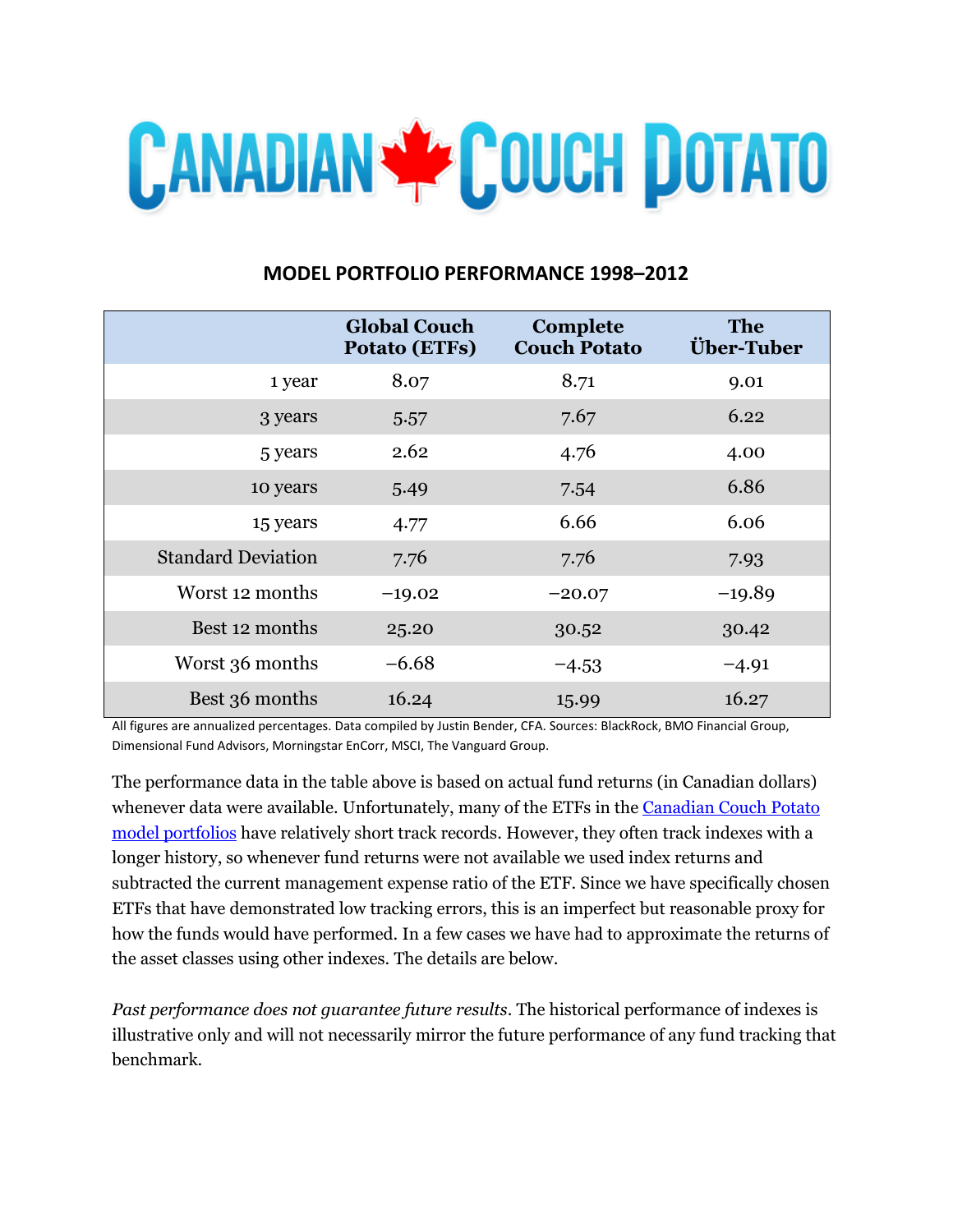# **The Global Couch Potato**

## **iShares S&P/TSX Capped Composite Index Fund (XIC)**

Actual fund returns: 2006–2012 S&P/TSX Composite Index: 1998–2005 (minus 0.27% annually)

## **iShares MSCI World Index Fund (XWD)**

Actual fund returns: 2010–2012 MSCI World Index: 1998–2009 (minus 0.47% annually)

## **iShares DEX Universe Bond Index Fund (XBB)**

Actual fund returns: 2005–2012 DEX Universe Bond Index: 1998–2004 (minus 0.33% annually)

# **The Complete Couch Potato**

**iShares S&P/TSX Capped Composite Index Fund (XIC)** Actual fund returns: 2006–2012 S&P/TSX Composite Index: 1998–2005 (minus 0.27% annually)

## **Vanguard Total Stock Market ETF (VTI)**

Actual fund returns: 2002–2012 MSCI USA IMI Index: 1998–2001 (minus 0.06% annually)

#### **Vanguard Total International Stock ETF (VXUS)**

MSCI ACWI ex USA IMI Index: 1998–2012 (minus 0.18% annually)

# **BMO Equal Weight REITs Index ETF (ZRE)**

Actual fund returns: 2011–2012 Dow Jones Canada Select Equal Weight REIT Index: 2006–2010 (minus 0.62% annually) S&P/TSX Capped REIT Index: 1998–2005 (minus 0.62% annually) S&P/TSX Real Estate Investment Grade Index: 1998 (minus 0.62% annually)

# **iShares DEX Real Return Bond Index Fund (XRB)**

Actual fund returns: 2006–2012 DEX Real Return Bond Index: 1998–2005 (minus 0.39% annually)

#### **iShares DEX Universe Bond Index Fund (XBB)**

Actual fund returns: 2005–2012 DEX Universe Bond Index: 1998–2004 (minus 0.33% annually)